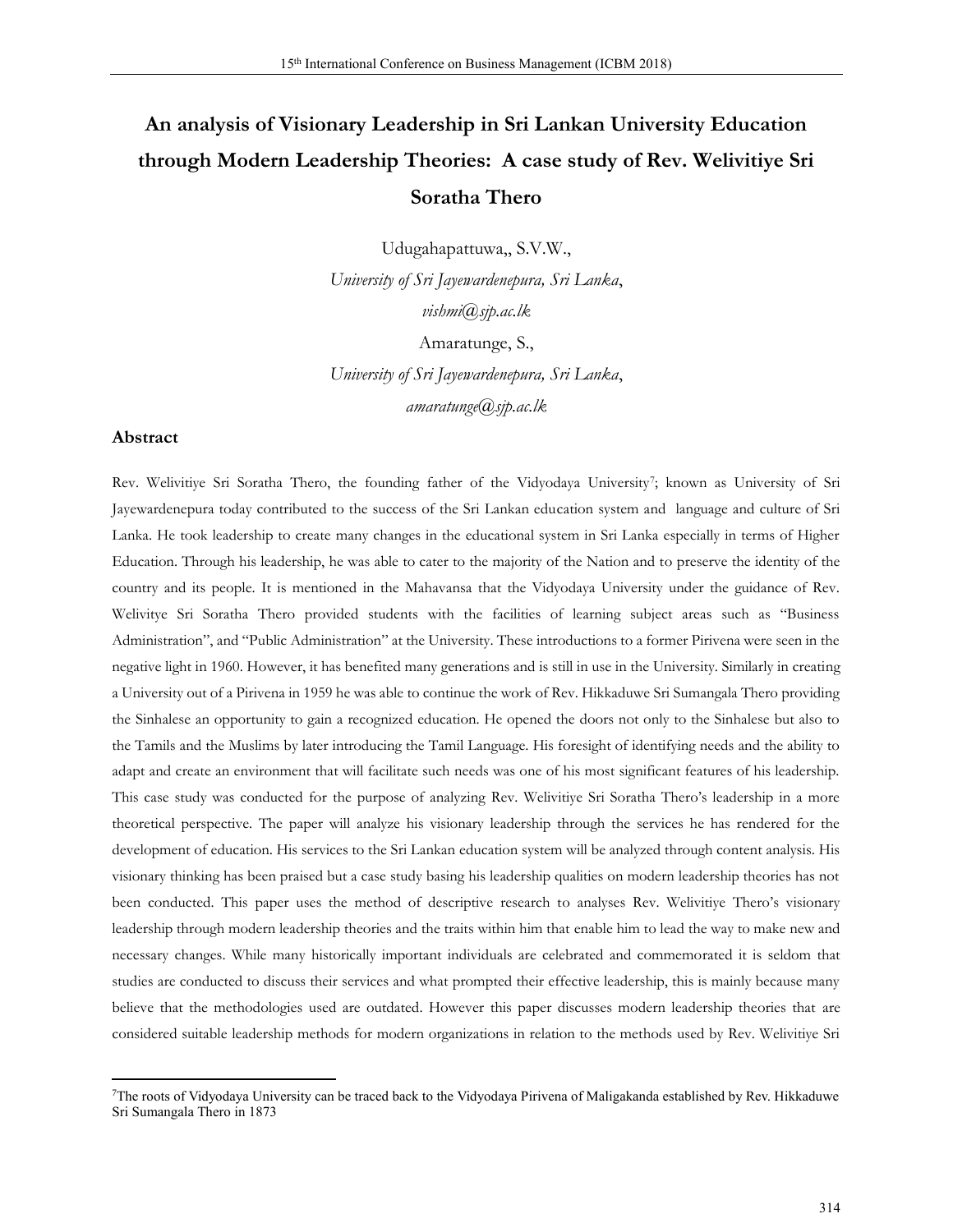Soratha Thero. Thereby the paper creates a discourse for leaders and aspiring leaders in Higher education to follow and improve.

**Key words:** Rev. Welivitiye Sri Soratha Thero, Transformational Leadership, Transactional Leadership, University Leaders

## **Introduction**

The most venerable Welivitiye Soratha Thero was Chandradasa Kumarasiri Jayewardene by birth. He was born on the 23<sup>rd</sup> of May 1897 in Galle. Chandradasa became a Bikku under the name of Welivitiye Sri Soratha Thero on the  $15<sup>th</sup>$  of December 1912.It is a known fact that Ven. Welivitiye Sri Soratha Thero had a keen intellect; he was able to study all 423 Gatha of the Dhammapadaya in a matter of days. He also was able to become the Island first facing the "Praccheena Prarambha" exam.

In 1917, Soratha samanera received his higher ordination from the Malwatu Chapter, Kandy and entered the Vidyodaya Pirivena. He was then able to receive the "Swarna Mudrika" award for the "Pracheena Panditha" Exam. Thus, having performed excellently he joined the staff of the pirivena in 1932. He was then selected for a scholarship to continue his higher studies in Kolkata.

Having completed his education and returning back to his motherland, he was nominated as the main author of the translating panel of the Pali-Sinhala Thripitaka for the 2500 Buddha Jayanthi, to which he contributed for many years. In 1936 March he was made the "Deputy Chief Preceptor" of the Vidyodaya Pirivena.

The term leadership is often perceived under various connotations, Susan R. Komives and John P. Dugan in their article *'Contemporary Leadership Theories'* states that "for some , this represents an internalized identity, shared process, or civic engagement grounded in experiences as social activities with development mentors, or form positive group experiences. For others, the term may elicit a more negative interpretation associated with abuses of power, positionality, or an interpersonal focus on end goals" (Dugan & Komives, 2010: 11).

Oxford English Dictionary defines 'leadership' as the action of leading a group of people or an organization (Oxford Dictionary of English, 2010) (Placeholder1). Though the definitions of leadership tend to vary in different fields the premise still refers to the basic definition proposed by the Oxford English Dictionary. Dr. Henerath H.D.N.P. Opatha during an informal interview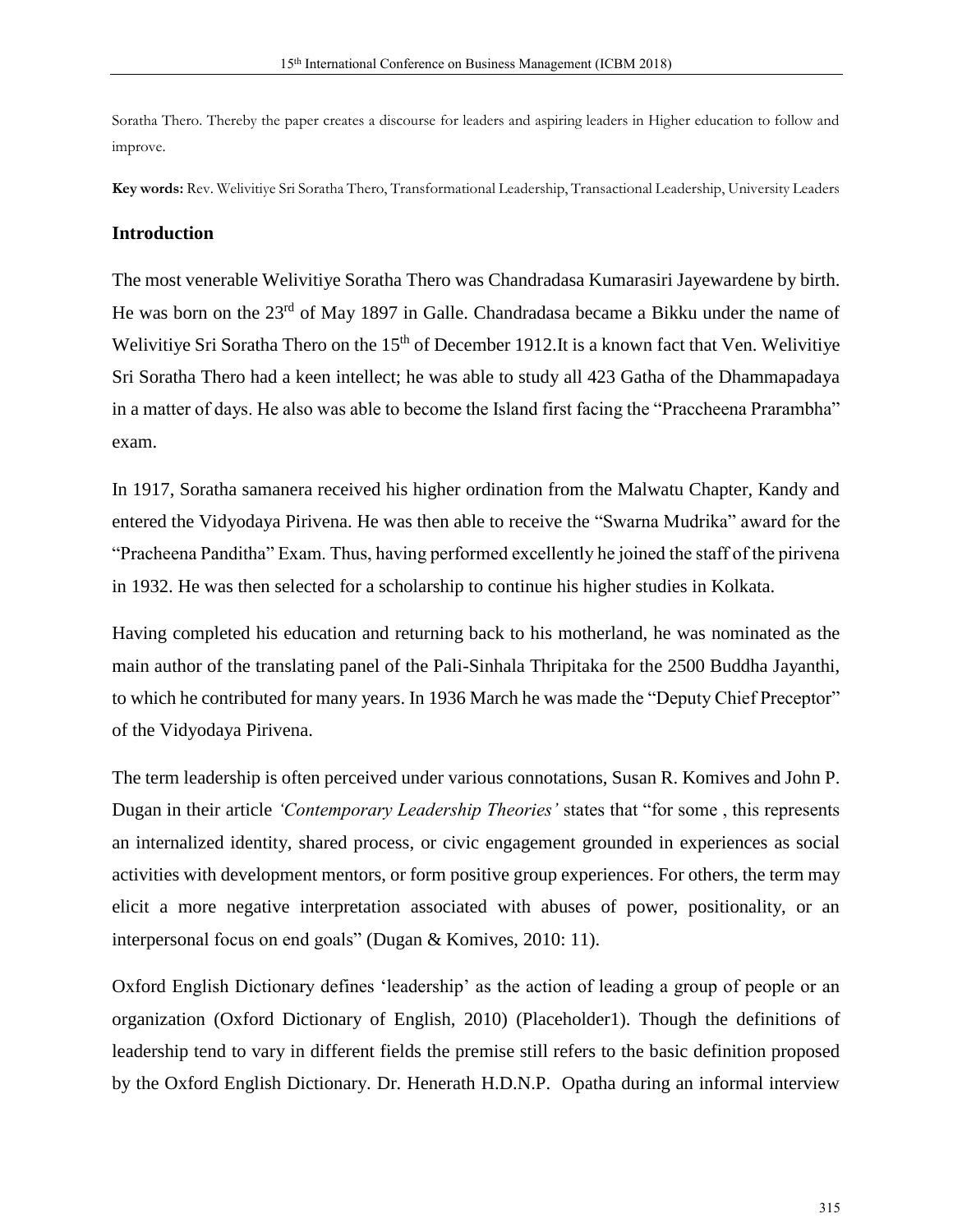on the subject matter provided a more acronymically justified definition for leadership in terms of Organizational Behavior through a traits analysis.

He states that the letter 'L' stands for 'liberal' which may indicate that a leader is both general and not politically inclined; 'E' as 'efficient and effective' thus a leader is able to achieve set goals with efficient and effective use of resources; 'A' as 'active and assertive', a leader will be physically active and would take action, s/he will also be forthright; 'D' as 'dependable', a leader is trustworthy, there is consistency between his behavior and ideals; 'E' as 'educated' a leader would have an above average education; 'R' as 'responsible', a leader will take decisions and will be responsible for its outcome, he will not betray his subordinates; 'S'as 'sensitivity' leadership is not complete without subordinates, therefore a leader must be sensitive to the needs of his people; 'H' as 'honesty', a leader will not indulge in falsehood, he will fulfill promises and will be consistent in his preaching and behavior; 'I' as 'Initiative and Intelligence', He will not hesitate to begin what is needed, he will possess both cognitive intelligence which will aid him in rational thinking and emotional intelligence which will help him control his emotions while understanding others; 'P' as 'patience', 'persistence' and 'power' (Opatha, 2018).

The above explanation brings together a more holistic explanation of leadership. The above mentioned characteristics are part and parcel of any theory of Leadership. These characteristics will be seen in Rev. Welivitiye Sri Soratha Thero's character through his many contributions to language and education. In our analysis of Rev. Welivitiye Sri Soratha Thero, we will be looking at a few modern leadership theories such as Charismatic leadership, Transformational leadership, Moral leadership, and Strategic leadership.

Before plunging into the discussion of modern leadership it is apt to discuss why they were chosen in order to examine Rev. Welivitye Sri Soratha Thero's leadership. In the early20th Century leadership theories such as the 'Great man Theory' and "Trait theory" were more focused on the leader and his role; the models often linked the leader with the extraordinary. However the theories of leadership and the models of leadership dramatically changed with the publishing of *'Leadership'* by Macgregor Burns. His publication highlighted the relationship between the leader and the followers (Dugan & Komives, 2010). Thus in order to examine the true extent of a leader's role the paper will examine a few modern leadership theories.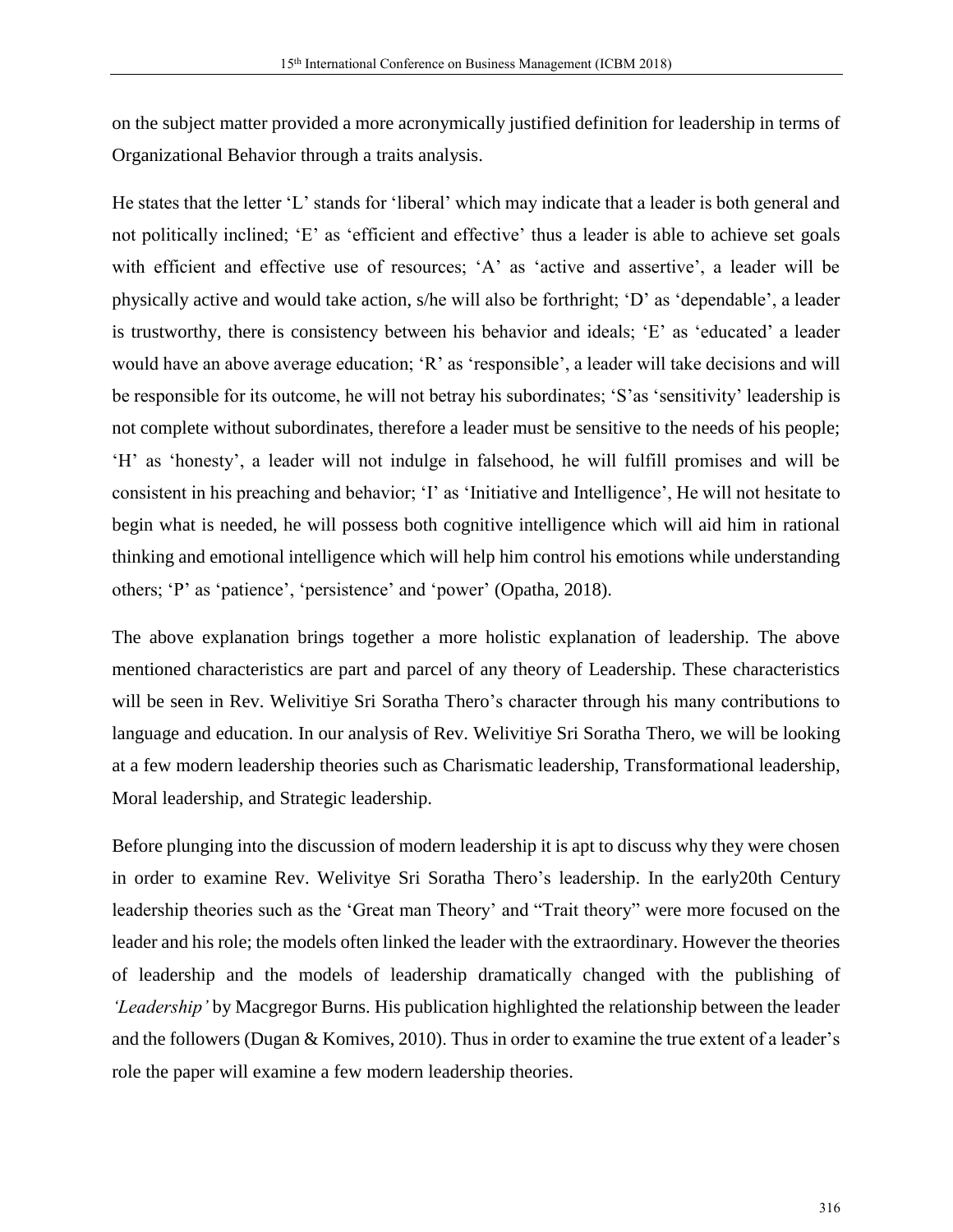Charisma is a natural personal characteristic, it refers to the ability to attract and inspire subordinates, and it is a form of interpersonal attraction. A charismatic leader would have high self-confidence, a clear vision and extraordinary behavior. S/He would use leadership styles of envisioning a desired future, energizing his/her subordinates to act towards gaining such a future and enabling subordinates to face challenges (Opatha H. , 2015).

It is mentioned in '*Charismatic leadership and organizational outcomes: The mediating role of employees' work-group identification* by Lavinia Cicero and Antonio Pierro "Charismatic leaders are able to formulate and articulate inspirational vision and behaviours that foster an impression that they and their mission are extraordinary" (Cicero & Pierro, 2007)

Transformational leaders are agents of positive change. This form of leadership empowers and inspires followers to achieve a collective goal. Positive change is a factor that drives a transformational leader; s/he sees the need to change an existing organizational framework by generating a higher organizational effectiveness.(Opatha H. , 2015) S/He would introduce innovative ideas and concepts that will be beneficial for the future. A transformational leader would possess charisma but his/her characteristics will not depend solely on it. (Johnson, 2007)

A transactional leader is a person who would opt for stability. Stability is essential continue dayto-day functions smoothly. Stability according to Opatha (2015) is related to 'routine work related transactions'. It is a quintessential fact that would encourage followers to do routine but necessary tasks successfully so as to hold an organization together (Opatha H, 2015).

Moral leadership concerns itself with the right and wrong of a transaction. S/He would consider the realities of greed, competition, productivity, etc., yet s/he would strive to do what he believes is the rightful action. (Daft, 2008)

Strategic leadership considers the complexities of both the organization and the environment. Its role is more akin to the top level of management therefore; their relationship with the said environment is superior for the purpose of gaining a sustainable and competitive advantage from the environment (Moorhead & Griffin, 2009).

Proper leadership within institutions of higher educations is one of the key components that aid the success of the said institution. There have been several researches conducted on this regard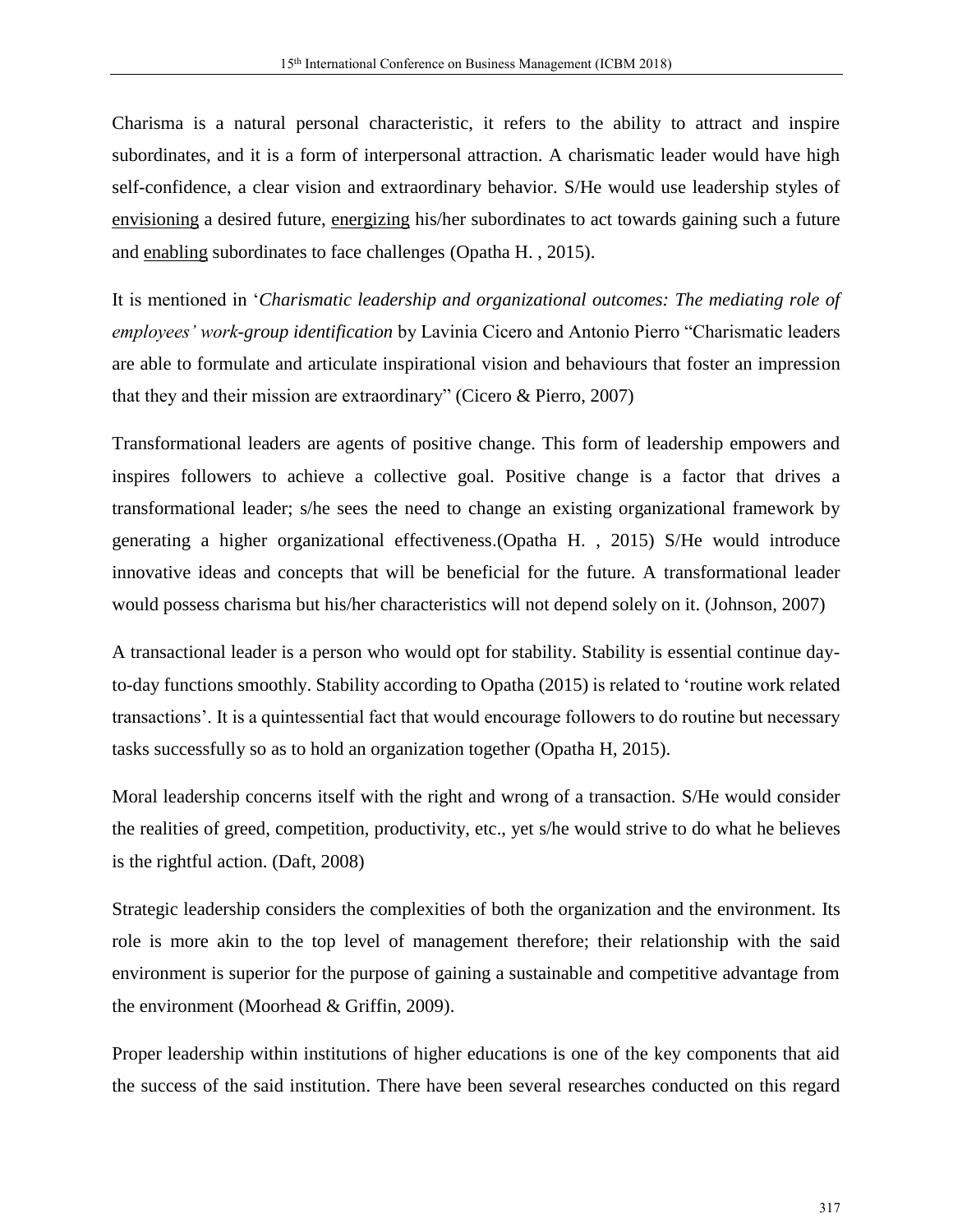such as *Leadership in Educational Administration: Concepts, Theories and Perspectives* by Saeid Farahbakhsh, *Analysis of Head of Departments Leadership Styles: Implication for Improving Research University Management Practices* by Zaidatol Akmaliah, LopePihie, AmirSadeghi and HabibahElias, *Competencies for effective leadership in higher education* by Marion Spendlove.

Similarly there have also been several case studies that look at various leaders through theories of leadership, for the purpose of this study the authors have considered the following research papers: *Leadership change: A case study analysis of strategy and control systems development* by Alaudin Ahmadasiri, Zarifah Abdullah, and Marhaiza Ibrahim, *Toward post heroic leadership: A case study of Gezi's collaborating multiple leaders* by Hande Eslen-Ziya and Itır Erhart*Creating Effective Leaders Through Situational Leadership Approach* by M.A.W.I. Easther and *Advising Jay: A Case Study Using a Situational Leadership Approach* by Alan C. Lerstrom and Luther College. These studies have been examined as to understand various leadership styles and methods of analysis.

These papers look at the effective styles of leadership that help in achieving goals. Similarly this paper analyses the leadership styles used by one of the most popular leaders in the history of Higher Education: Rev. Welivitye Sri Soratha Thero.

## **Methodology**

Rev. Welivitiye Sri Soratha Thero was an iconic leader at the time. He took the challenge of providing a higher education institution to an independent Sri Lanka when the only other institution of Higher education in the country was reluctant to offer Sinhala medium instruction. While he has taken a leadership position to provide many services to the country, his contribution to higher education is significant and its results are visible even today. Thus it is evident that he has made a lasting impact through his leadership, through this paper the personal characteristics, and what fueled his ideology will be analyzed.

The country saw the demise of Rev. Welivitiye Sri Soratha Thero in 1963. Thus the case study is built upon the literature written by personnel who have associated Rev. Welivitiye Sri Soratha Theo and historical literature of the University of Sri Jayewardenepura. This descriptive research analyses the content of books such as the *Sri Soratha Sahithyaya* by Hikkaduwe Revatha and Hikkaduwe Uditha, *Vidudaya Sambawana*, a compilation by Sunil Ariyaratne, *Sri*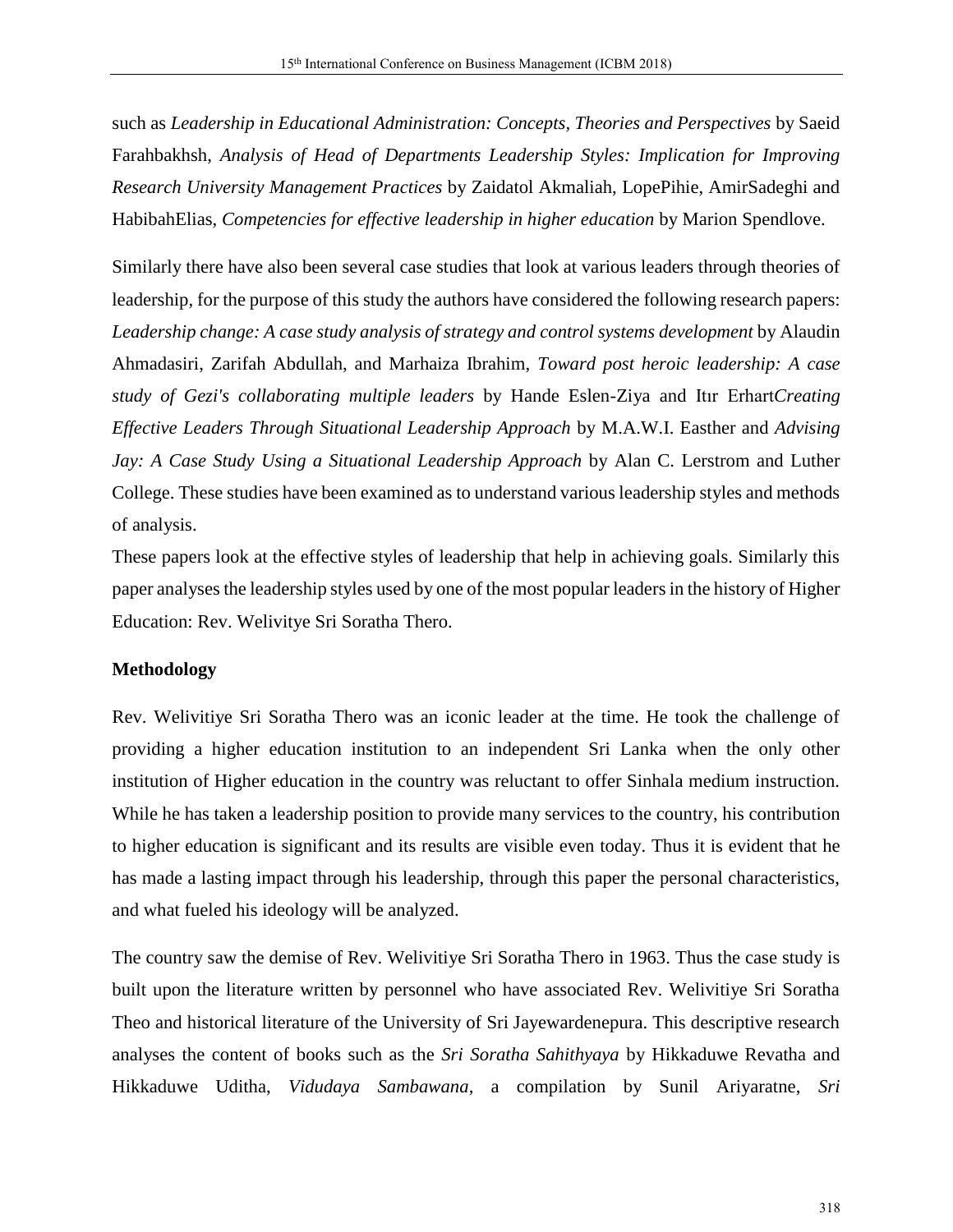*Jayewardenepura Vishwavidyala Wruthantha* by Sunil Ariyaratne, the *Socio-cultural background to the evaluation of Vidyalankara and Vidyodaya Universities* by Ananda Guruge and *Welivitye Sri Soratha Prathyawalokanaya etc*. While the authors are aware that these literature adopts a persuasive writing style apt for commemoration this study uses the facts and some of the sentiments expressed to analyze his method of leadership through the distinct actions taken for the development of Higher Education in Sri Lanka. The authors have applied several modern theories of leadership so as to analyze Rev. Welivitiye Sri Soratha Thero's leadership role in terms of his services for the development of higher education in the country, thereby creating a discourse of leadership styles that is apt for leaders in the field of education in the country to use and apply.

The paper speaks of a host of leadership theories which has been studied from various titles. The authors have also taken measures to interview one of the leading specialists in subject of Human Recourses, Prof. H. Opatha about leadership and organizational behavior. Rev. Prof. Vijithadhamma too was interviewed regarding a language theories and how certain language elements are symbolic of personality.

#### **Analysis**

Many of the modern leadership styles fall in place with the tactics taken by Rev. Welivitiye Sri Soratha Thero, it was identified that many of these theories have overlapping characteristics. Therefore, after careful analysis the paper has selected Transformational and Transactional leadership as theories that capture the extent of his leadership as his goal was to create positive change through stability. It is interesting to note that though many theorists have carefully segregated these two theories of leadership, they both collide in union at certain sentiments. The two features that are dominantly discussed in this paper: 'Positive change' and 'stability' are found in both theories in unison, yet the paper has attempted to provide the theories certain individuality prior to its collision that can be seen as the paper proceeds.

These elements were the foundation of the services rendered by Rev. Welivitiye Sri Soratha Thero. Furthermore these elements are what modern leadership in Higher Education should be based on. While curricular and knowledge evolves with time, it is necessary to create a lasting change that will be able grasp these changes so as to better prepare its chief stakeholders: students to serve the nation and the world.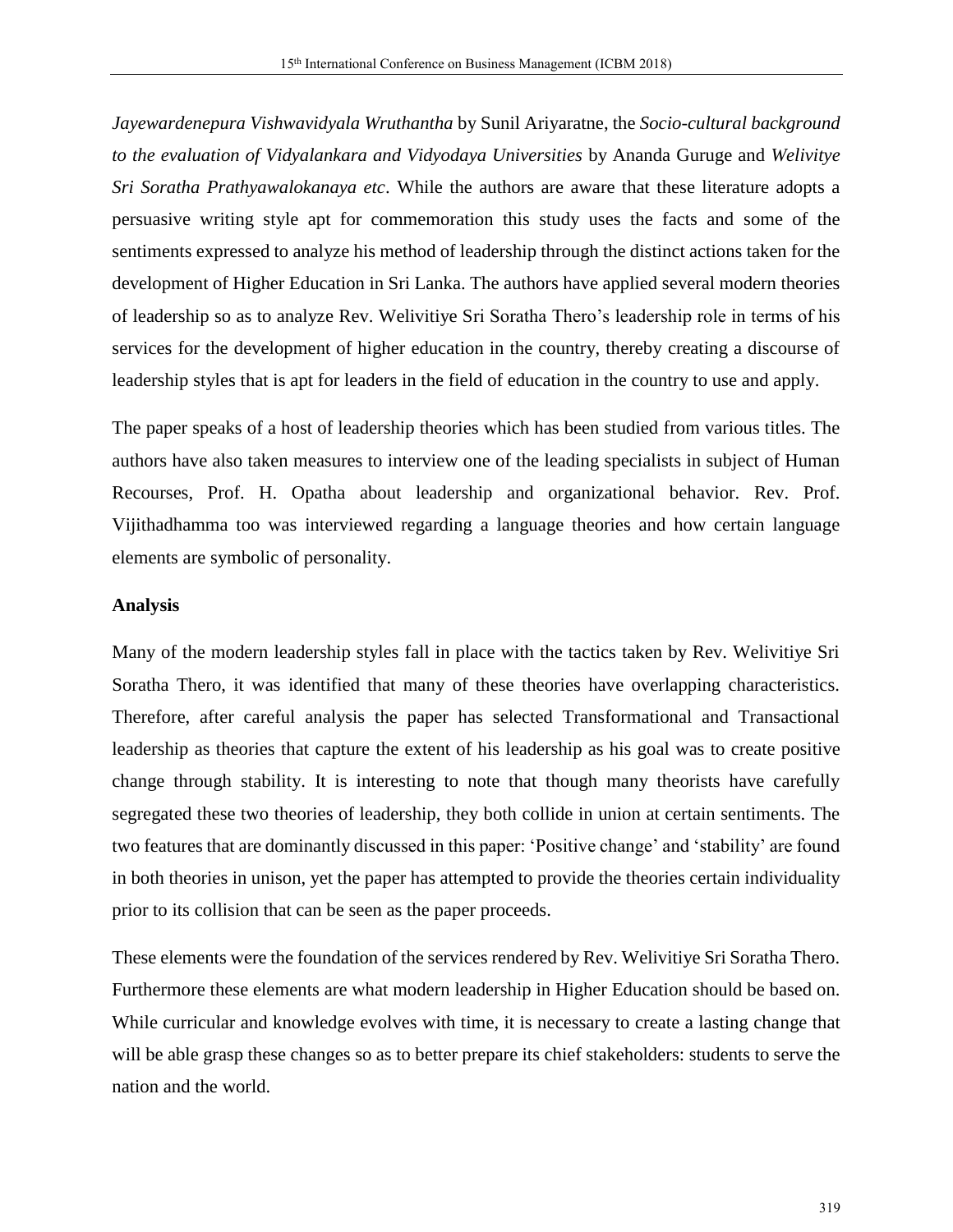It is the foresight and the visionary thinking of Rev. Welivitiye Sri Soratha Thero that led this paper to identify features of Transformational and Transactional leadership within him. He was foresighted in his decisions and the result was a long lasting contribution to language and education.

It is also important to note that while Rev. Welivitiye Sri Soratha Thero had many admirable characteristics and has done many renowned deeds, this paper will look at only his contribution to the higher education of Sri Lanka which also aided in revitalizing the country's mother tongue. A leader processes certain traits or characteristics within his personality to drive him towards a set goal. Leadership is the pinnacle of Human Resources. The Leader is constantly required to manage his chief resource Humans so as to ensure that his goals and targets are reached effectively and efficiently. While the authors acknowledge that these characteristics could be analyzed through trait theory, this study employs language theory as language was one of Rev. Welivitiye Sri Soratha Thero's skills and the basis of his services to education.

Thus having established the leadership traits that the case study would utilize it is apt to discuss about the two theories as they will be the essence of this case study.

Transformational leadership as defined by Opatha is the "Ability to recognize the need for positive change, to create a vision to guide that change, and to execute the change effectively" (Opatha H. , 2015). It is his view that that a transformational leader will inspire his followers to achieve progress and would expect go beyond expectations. A Transactional leader has the "ability to focus on clarifying duties, roles and responsibilities to subordinates and providing them with rewards and punishment contingent on job performance" (Opatha H. , 2015). The main focus of a Transaction leader is the stability; he would set targets and promote followers to reach the set targets. (Opatha H. , 2015).

A transformative leader through his leadership inspires his followers to become their better selves. Their aim is to create a positive change (Johnson, 2007).According to the characterization of Transformational leadership by Bass et al; the first point of characterization 'Idealized influence' discusses how "Transformational leaders become role models for followers who admire, respect and trust them. They put followers needs above their own and their behavior is consistent with the values and principles of the group" (Bass, Avolio, Jung, & Bernson, 2003). Transactional leaders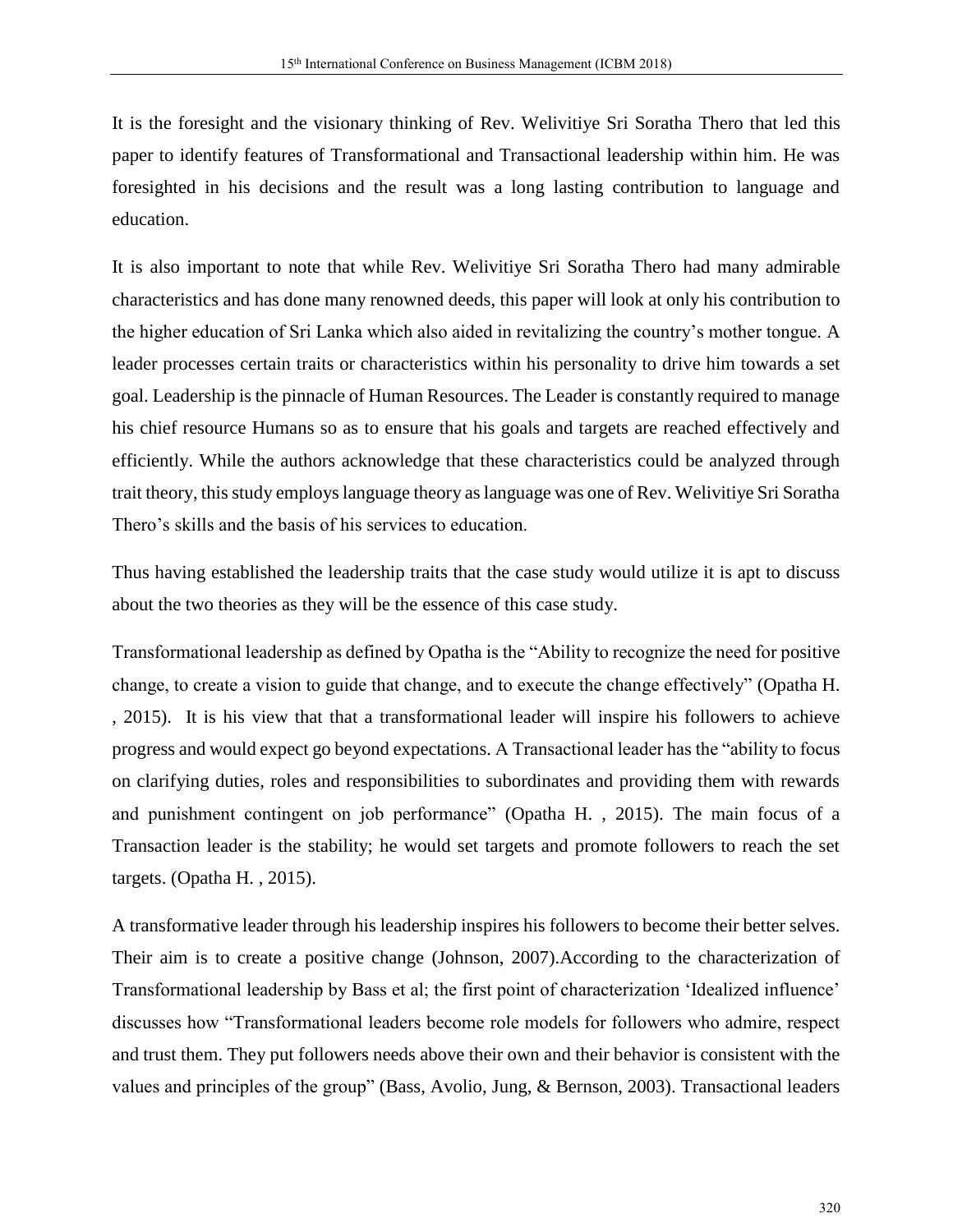while motivating the followers to reach the end goal of the institution plays little attention to the goals of the follower (Opatha H. , 2015).

Thus though Transactional leadership concerns itself with stability it neglects the development of a follower, who will succeed the leader after he steps down from the leadership position. Developing the follower while continuously working to reach the set goal or surpass the goal will in turn make the follower an effective candidate to take the place of the leader so that the institution can continue its path to success.

According to Opatha's description the culture these two would create is either an adaptive and flexible environment or a rigid and bureaucratic environment. Each environment has its merits but its effect could be made more effective by utilizing selective features if both theories of leadership to establish both positive change and stability.

This concept is taken into consideration by Bernard Bass. He questions Burns' belief that most leaders portray either transactional or transformational characteristics. He therefore further developed Burns' Transformational theory as Transforming theory suggesting that it consists of both characteristics of transformational leadership and active elements of the transactional leadership such as the contingent reward and management by exception(Johnson, 2007).

In the following sections of the paper it will be made evident that Rev. Welivitiye Sri Soratha incorporated the best features of Transformational theory and Transactional leadership in creating in creating a sustainable educational system and providing a lasting development to the then deteriorating Sinhala language.

The paper has so far discussed the premise of the theories, the proceeding paragraphs will portray the services rendered by Rev. Welivitiye Sri Soratha Thero and his leadership in creating a positive change by said services that aided to uplift the education in Sri Lanka, the following section 'Discussion' will look at these services through the theoretical lenses.

As a leader in charge of the wellbeing of students, he had a very open mindset. The present statue of Rev. Welivitiye Sri Soratha Thero that greets those who enter the University was built in a manner that would highlight this feature in him. Rev. Welivitiye Sri Soratha Thero is portrayed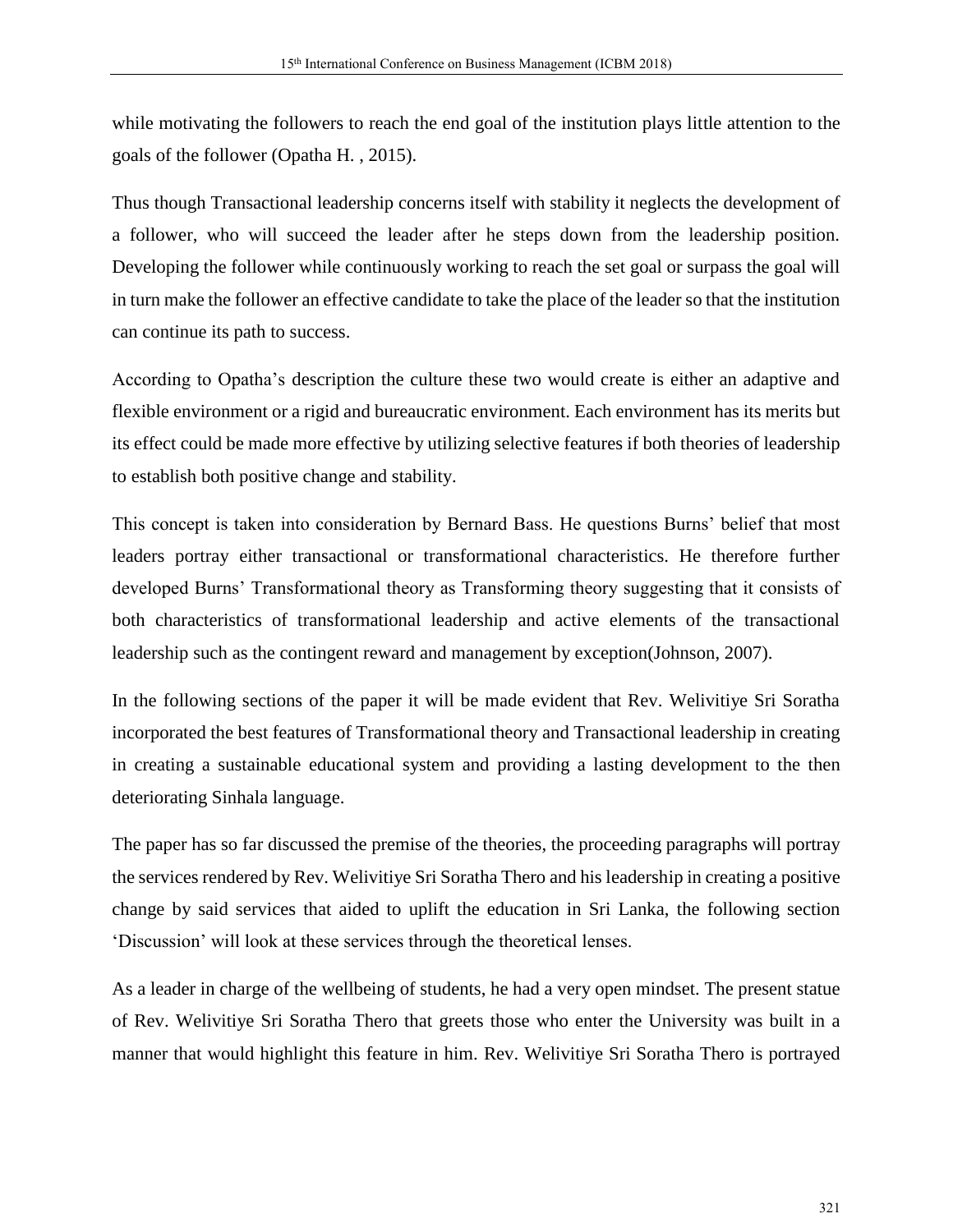reading a book with his legs crossed and without a 'Muthu Kudaya' over his head. This stands to symbolize his revolutionary thinking and open-mindedness.

Rev. Welivitiye Sri Soratha Thero endorsed the argumentative nature within students. As mentioned in the university anthem of the University of Sri Jayewardenepura "Ayuthiyedi Viwadashili Asathyayedhi Vicharashilee" (Argumentative ant moments of injustice and critical at moments untruth). He endorsed radicalism in students, however he stated "Students should be radical, but they should also work with intelligence" (Wanarathana, 2013).

Rev, Welivitiye Sri Soratha Thero during his time proved to be more than an intelligent scholar. His admirable organizational skills and dedication helped him build a university that was large enough to provide for the ever multiplying students. He had a keen sense of practicality. He avoided spending on carvings and instead focused on using the expense saved on creating a practical environment for the students (Wanarathana, 2013).

Vidyodaya Pirivena which became Vidyodaya University in 1959 it had three faculties; Arts (Economics, Geography, History, mathematics), Buddhism (Buddhism, Indian Philosophy, Western Philosophy) Languages (Eastern Languages, Pali, Sanskrit, Sinhala, Western Languages). Later however a few more departments were added to the Faculty of Arts such as Archeology, Education, Astrology and Ayurveda. Psychology was added to the Faculty of Buddhism. In 1960 The Faculty of Applied Sciences was created with departments of Biology, Chemistry and Mathematics. In the same year Business and Public Administration was introduced to the Department of Economics. (Wijetunga, 1984)

He was the guiding hand behind providing higher education for women. As a solution for the increasing demand for education for women he managed to gain approval to provide lectures to female students in an institution parallel to Anula Vidyalaya without a special fee. He was also able to lead the way to the creation of External degrees that allowed individuals to gain an education regardless of gender barriers (Wanarathana, 2013)

In establishing Vidyodaya University, he was catering to the need of many Sinhalese students who have received preliminary education in Sinhala. This was a vacuum created by the Government of S.W.R.D. Bandaranayke who brought forth a reform in claim of revitalizing the Sinhala Language. However, though Rev. Welivitye Sri Soratha Thero facilitated towards this need he also provided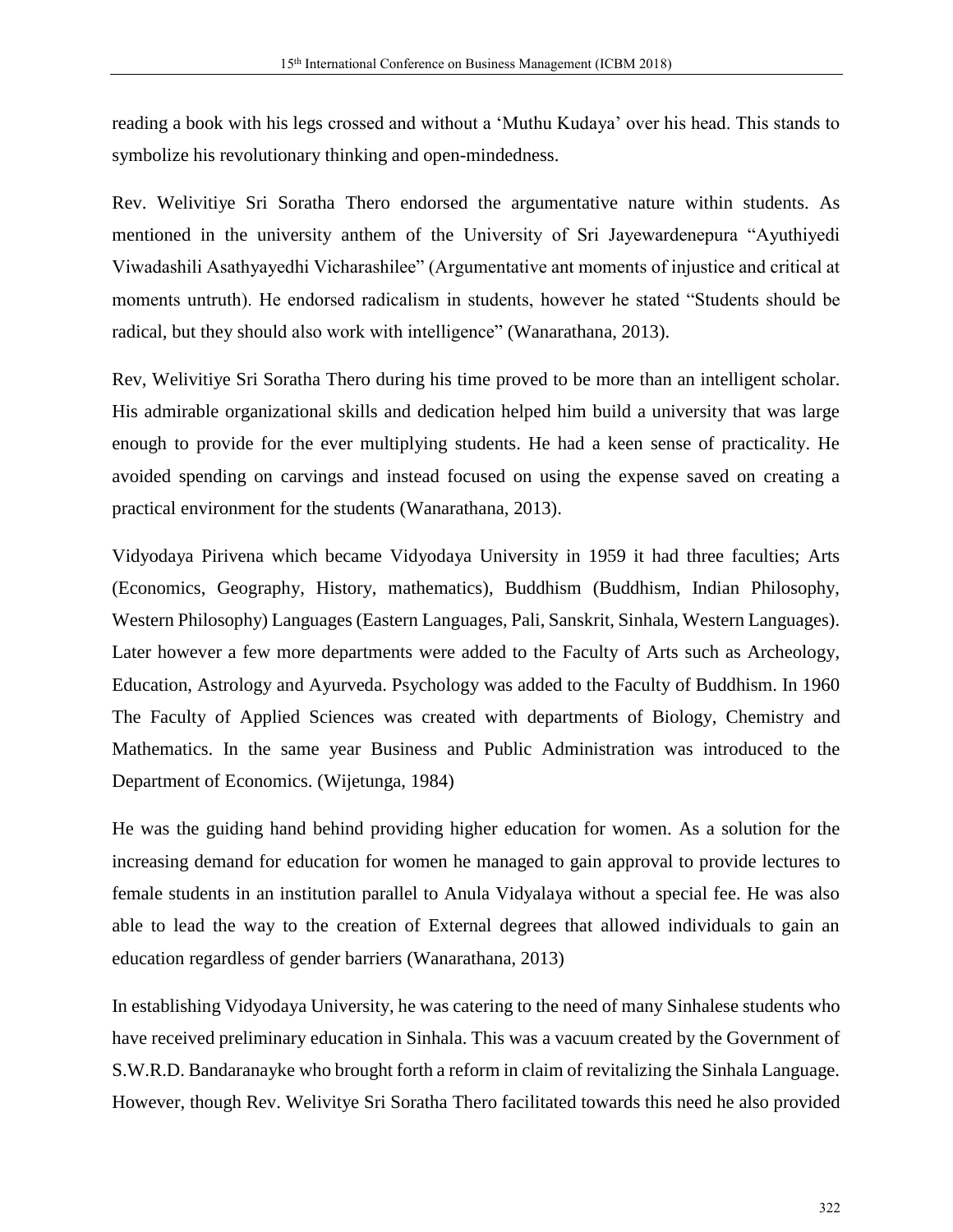instruction in Tamil medium so as to cater not only to the Sinhalese but for the Tamils and Muslims as well. He made English a compulsory subject which every student must pass so as to be on par with educated individuals of the world.

Not all of these changes were welcomed, many believed that subjects like Business and Public Administration was not suitable for the Pirivena culture, yet, Ven. Welivitiye Sri Soratha Thero identified that the Pirivena culture was saturating and was on a mission to create a positive change to cater to the national need. His goal was to serve the nation and the pressing needs of the nation at a time when the country was lagging behind after many years of colonial rule.

The changes he brought were revolutionary, he was not just catering for the present, he was also catering for the future as well. The Departments of Public Administration and Business Administration grew to be a Faculty that is considered as the best Faculty of Management Studies and Commerce in the country.

To become a Transformational leader, to be the agent of positive change and stability he would need certain tools that would assist him in guiding his subordinates through the decisions he made. Rev. Welivitiye Thero was able to identify a person's talents and had an inbuilt sense of making use of the talents he saw in individuals for the reaching of the ultimate goal as well as to improve the person.

Developing a University is a difficult task that requires immense assistance. His character enabled people to reach out to him. It is mentioned in one of the articles that he possessed the ability to gain the service of others by effortlessly reaching out to them. The event of converting the Vidyodaya Pirivena to Vidyodaya University was not a single handed effort. It was the effort of individuals such as Dr. Ananda Guruge, Mr. D.J. Kumarage and Prof. Senerath Paranavithana, yet they were just scattered talents that came under one common goal under the leadership of Rev. Welivitiye Soratha Thero.

Being the hand behind the infamous the *Sri Sumangala Shabdakosaya*, and the translation of the *Thripitaka* to Sinhala it is evident that Rev. Welivitiye Sri Soratha Thero had a firm grasp of language. In order develop the Nation's mother tongue that was given a secondary position during the colonial era, he with the support of the government took on responsibility of creating the dictionary so that the language can be preserved for the future generations.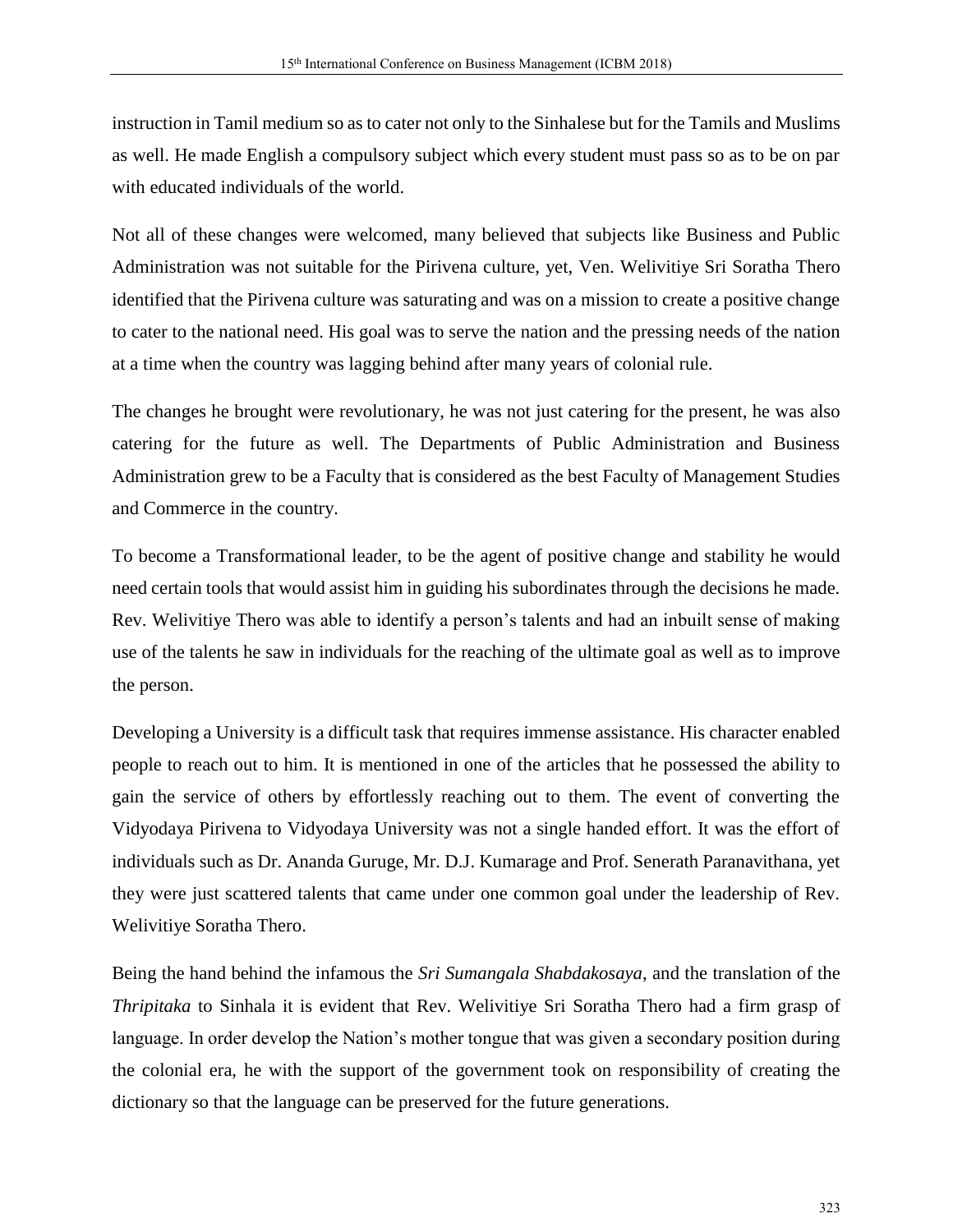Martin Wickramasinghe in his article on Rev. Welivitiye Sri Soratha Thero, *Soratha Nahimiyange Aaswada Wngnanaya* in *Sri Soratha Sahithyaya*by Rev. Hikkaduwe Revatha and Rev. Hikkaduwe Uditha states that that Rev. Welivitiye Sri Soratha Thero has a gained a firm knowledge of language through his learning and critical analysis of 'shila lekana', he states that this can be clearly seen in his *Sumangala Dictionary* and other translations. He stated that he had an admirable sense of how to use components of language in his work (Wickramasinghe, 1964).

He was versatile in a many languages that include: Sinhala, Pali, Sanskrit and English. Thereby it is apt that his character is viewed through the very elements of language, Nirukthi and Wyakarana. Nirukthi or Etymology looks deep into the formation of the word. A personification of this component will imply that a person who has the capability of understanding people and identifying their capacity and delegating tasks that were most appropriate for them (Vijithadhamma).

It is mentioned in the section: *Venerable Welivitiye Soratha: An Inspiring Scholar Monk with a flair for action* in *Welivitiye Sri Soratha nahimi Prathyawalokanaya* that Ven. Welivitiye Soratha Thero was able to assume that the author had the capacity to translate the Sri Sumangala Dictionary to English. (Sthivira, Sumana, Palihapitiya, & Kumarapeeli, 2013) This implies that having understood the capacity of how his Dictionary can aid the society he reached out to the author who according to the article was introduced by a mutual friend. The author states that this request was made while he visited Rev. Welivitiye Sri Soratha Thero at the hospital a few days prior to his demise.

The Wyakarana or Grammar component of languages brings together individual words to make meaningful sentences. Rev.Prof. Medagampitiye Vijithadhamma Thero believes that only person who has both of these personified components of language as qualities can properly govern a set of individuals in such a manner that they would be motivated to achieve the set goal. (Vijithadhamma)

Thus these two features of language were two personified traits that were ever present within Rev. Welivitiye Sri Soratha Thero. They formed a sense of balance and aided him in his leadership towards creating a stable and positive change.

As mentioned earlier his service in creating Vidyodaya University was a combined effort of some of the greatest minds in the country at the time. Yet these minds alone could not have heaved such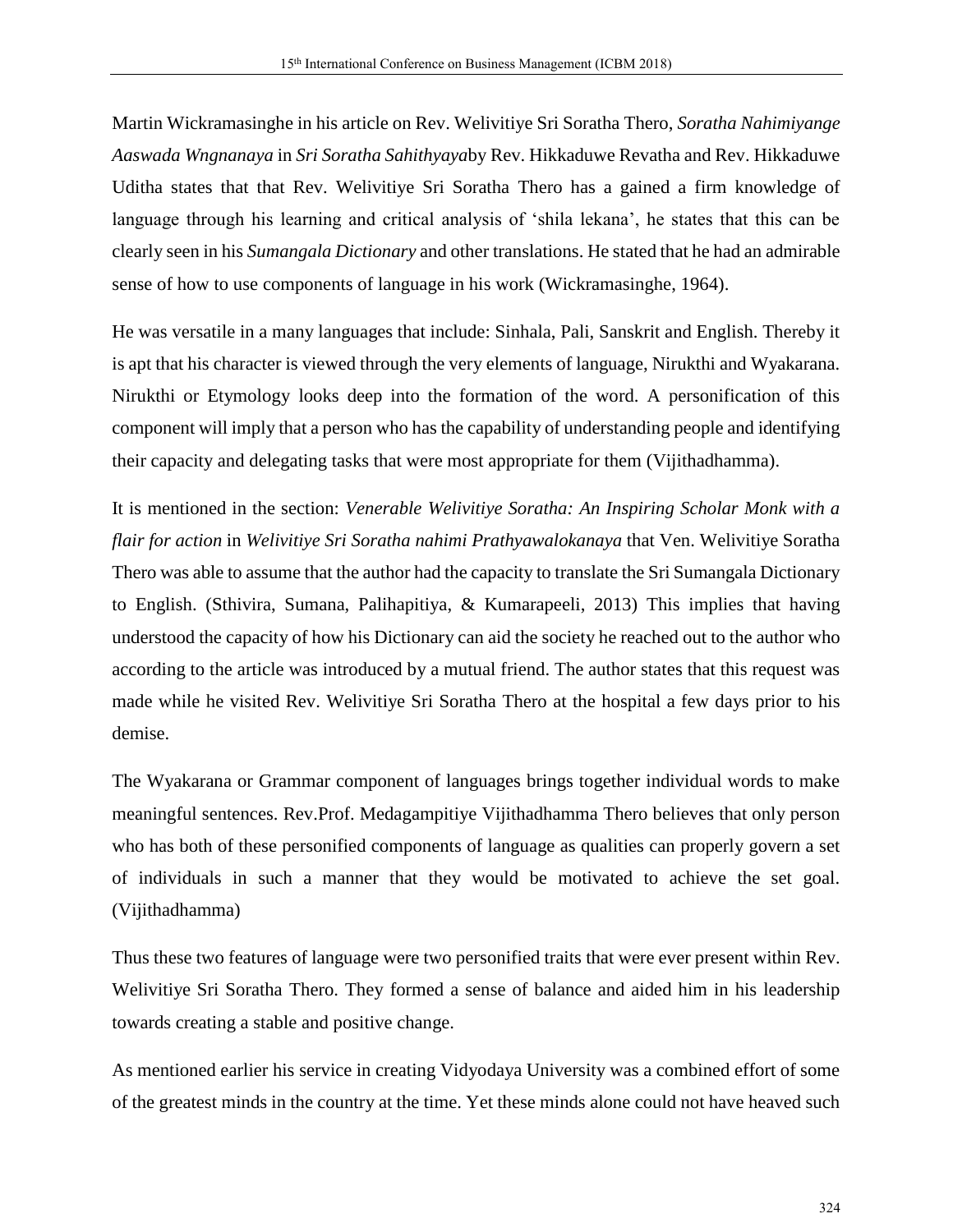a task, their true potential was realized through the leadership given by Rev. Welivitiye Sri Soratha Thero.

#### **Discussion**

Rev. Welivitiye Sri Soratha Thero is considered a leader who identified the needs of the time and acted accordingly to fulfill the needs of the nation. The Vidyodaya Pirivena established by Rev. Hikkaduwe Sri Sumangala Thero in 1863 revitalized the dying culture of Pirivena education. The Vidyodaya Pirivena flourished for many years and Rev.Welivitiye Sri Soratha Thero was appointed the Deputy Chief Preceptor in1936. However due the failing health of the Chief Preceptor Baddegama Piyarathna Thero, he was entrusted with many duties of the Chief Preceptor. Upon the death of Rev. Baddegama Piyarathna Thero in 1958, Rev. Welivitiye Sri Soratha Thero was entrusted with a responsibility that was the need of the nation.

This refers to the establishment and the conversion of the Vidyodaya Pirivena to Vidyodaya University. The Pirivena Culture of the country can be dated back to 24 centuries, yet this long established and developed tradition was slowly dismantled during colonization and revived as mentioned by Rev. Hikkaduwe Sri Sumangala Thero. During the years that followed 'The University of Sri Lanka' was home for those who sought higher education within the country. The medium of instruction was English. However, in 1945the preliminary education was made Sinhala and in 1956 the National Language was declared to be Sinhala. Thus gaining education from the 'The University of Sri Lanka' was limited to a fair few. Therefore, the need of the Nation at the time was to create an education institution where higher education in Sinhala was possible. It was this need that Rev. Welivitiye Sri Soratha Thero catered for. (Aandagama, 2015)

Thus, it is evident that Rev. Welivitiye Sri Soratha Thero saw the need of creating a positive change that will facilitate many students at the time, this falls in line with the characteristics of a Transformational leadership

Rev. Welivitiye Sri Soratha Thero according to many character portrayals showed a keen understanding of the intricate needs for a properly functioning Institute of Higher education. His aim was not just to create an environment that befits the present needs but to also create an environment that will cater to the needs of the generations yet to come. His methods and initiations were highly criticized yet he put the needs of the nation before his.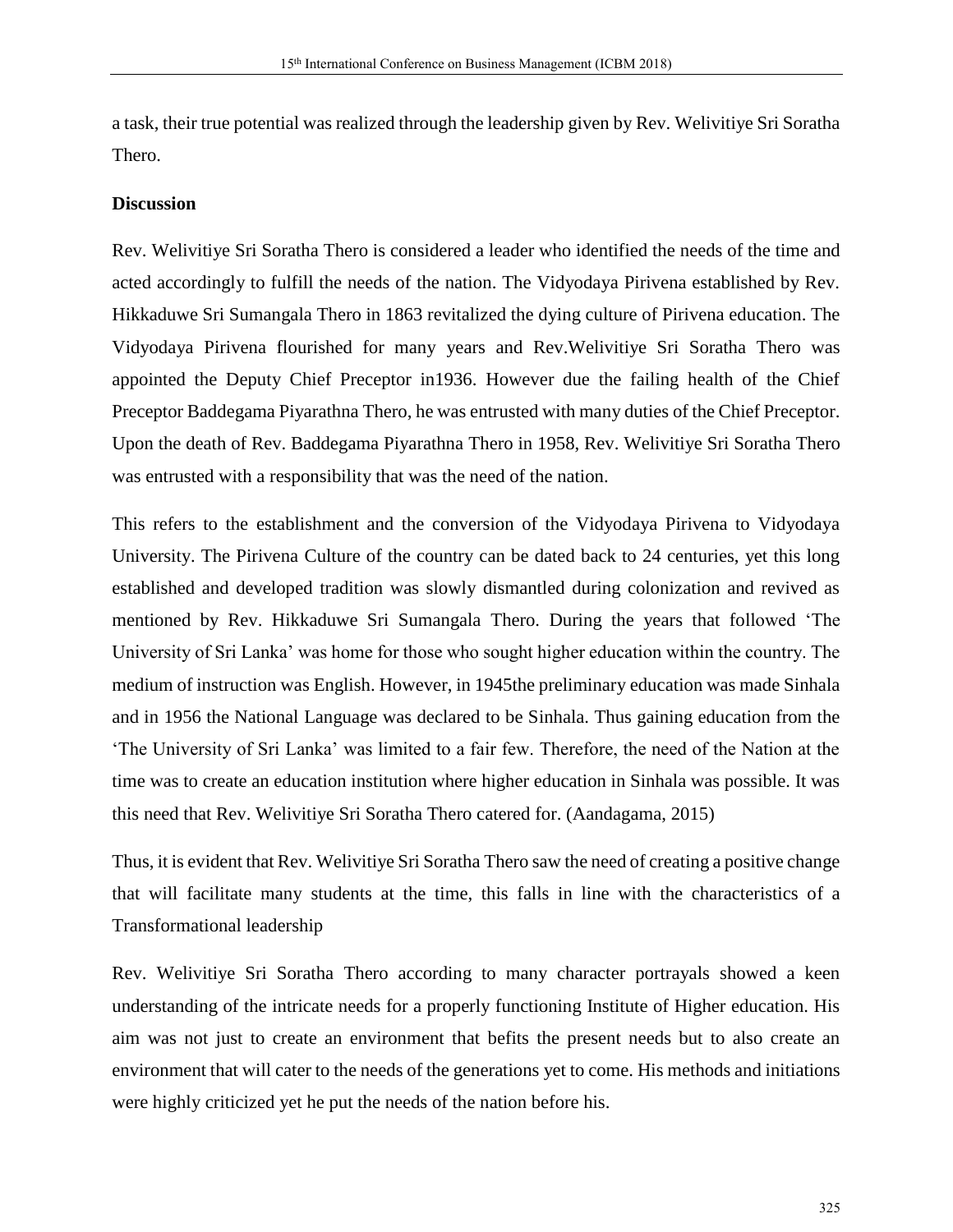He displays a feature of transactional leadership by making the education of English by undergraduates compulsory. Here he wished to provide the students and the institution with a stable future in a world where he knew English is the language of opportunity. He further went on to provide instruction by Tamil medium within the University thus enabling Muslim and Tamil students of the nation to gain higher education(Ariyaratne, 2009). These aspects ensure that the students of the University were exposed to tools that will aid them to be effective citizens and leaders who will help develop the nation.

In the Speech made by Professor Malini Aandagama, Former Head of the Department of History and Archaeology of University of Sri Jayewardenepura and the Secretary of the Mahavansa Editorial Board of the Department of Cultural Studies on the  $17<sup>th</sup>$  of June 2015 for the Commemoration of Rev. Welivitiye Sri Soratha Thero it was mentioned that Rev. Welivitiye Soratha Thero in proposing the introduction of a series of subjects (Public Administration, Business Administration, Modern Science) that were deemed unsuitable at the time has expressed his views on the type of graduate he wishes to create.

> "It is our mission to present the society with intellectual and not merely to breed graduates. If one endeavors to transform this sacred abode to a place where degrees are sold, or to a place in which student are given degrees in a mere mechanical fashion that will only lead the University as well as the country to be dragged in disgrace. If our graduates are not proven with the expected intellectualism that their degree claims them to possess, people will indubitably arrive at the conclusion that our University is a 'store' where degrees are 'sold'. Thus everybody affiliated to the University should keep in mind not to engage in any act that will undermine the quality of our degree and the research work" (Aandagama, 2015).

Thus he displays a clear vision of the goal. Johnson in his chapter *'Normative Leadership Theories'* in his book '*Meeting the Ethical Challenges: Casting Light or Shadow'* says that transformational leaders "Use persuasive appeal based reason" in their leadership

His initiatives were not limitedonly to the education. A university is not merely what is taught and learnt, though they are the fabric of it. For the education to take place a structure should be built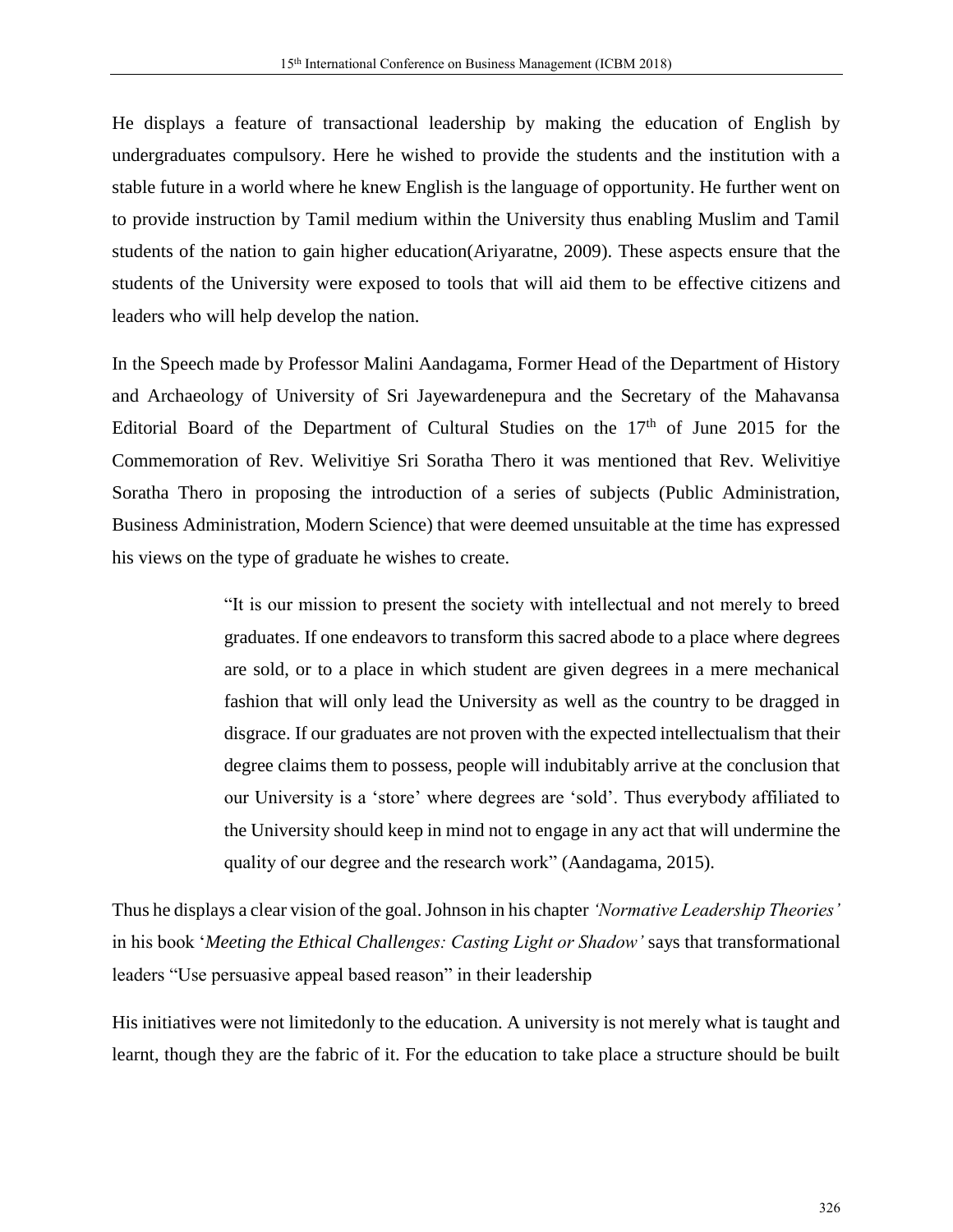an excellent foundation should be laid so as to ensure that infrastructure and administration will aid rather than obstruct the process of education.

This could be seen clearly with reference to the construction of the initial buildings of the university. The structure of the university was built with precision, having travelled to India to gain an understanding about University structures. After careful examination Rev. Welivitiye Sri Soratha Thero was able to create an auditorium 12,000 square feet in time for the very first convocation, this hall is used even today by the students of the University of Sri Jayewardenepura (Ariyaratne, 2009).

During the building of the Vidyodaya University in Maligakanda, Rev. Welivitiye Sri SorathaThero had very limited resources. Dr. Praneeth Abeysundera, Senior Lecturer of The Department of Sociology, University of Sri Jayewardenepura in his commemoration speech given at the 55th Commemoration of Rev. Welivitiye Sri Soratha Thero stated that he did not waste a single grain of sand, a single brick or even a little cement. He stated that he utilized the land in a practical method devoid of any sort of wastage. (Abeysundara, 2018).

Rev. Welivitiye Soratha Thero is known for his massive contribution for the Sinhala Language and the country's higher education. Any leadership role involves working with a group of people who will be the primary resource to accomplish a task. Proper management of people and resources enable one to accomplish the task and reach the ultimate goal in an efficient manner.

He can be considered as one of the most inclusive leaders in Sri Lanka. Having gained the majority of his education from the Buddhist doctrine, he did not hesitate to learn the values explained in others. He urged his followers to take heed in educating themselves in a similar manner.

> A significant feature in his religious teachings is the presentation of facts to befit the current society; yet he never distorted Buddhist teachings. Sri Soratha Thero has highlighted the importance of learning religion with a shrewd and balanced judgment while being on par with the teachings of other religions. In a document written for the 1947 Gunasena Vesak Programme he has mentioned that: "wise Buddhist priests should enhance their knowledge and religious perspective by perusing documents of other religions such as the Holy Bible and the Koran". (Aandagama, 2015)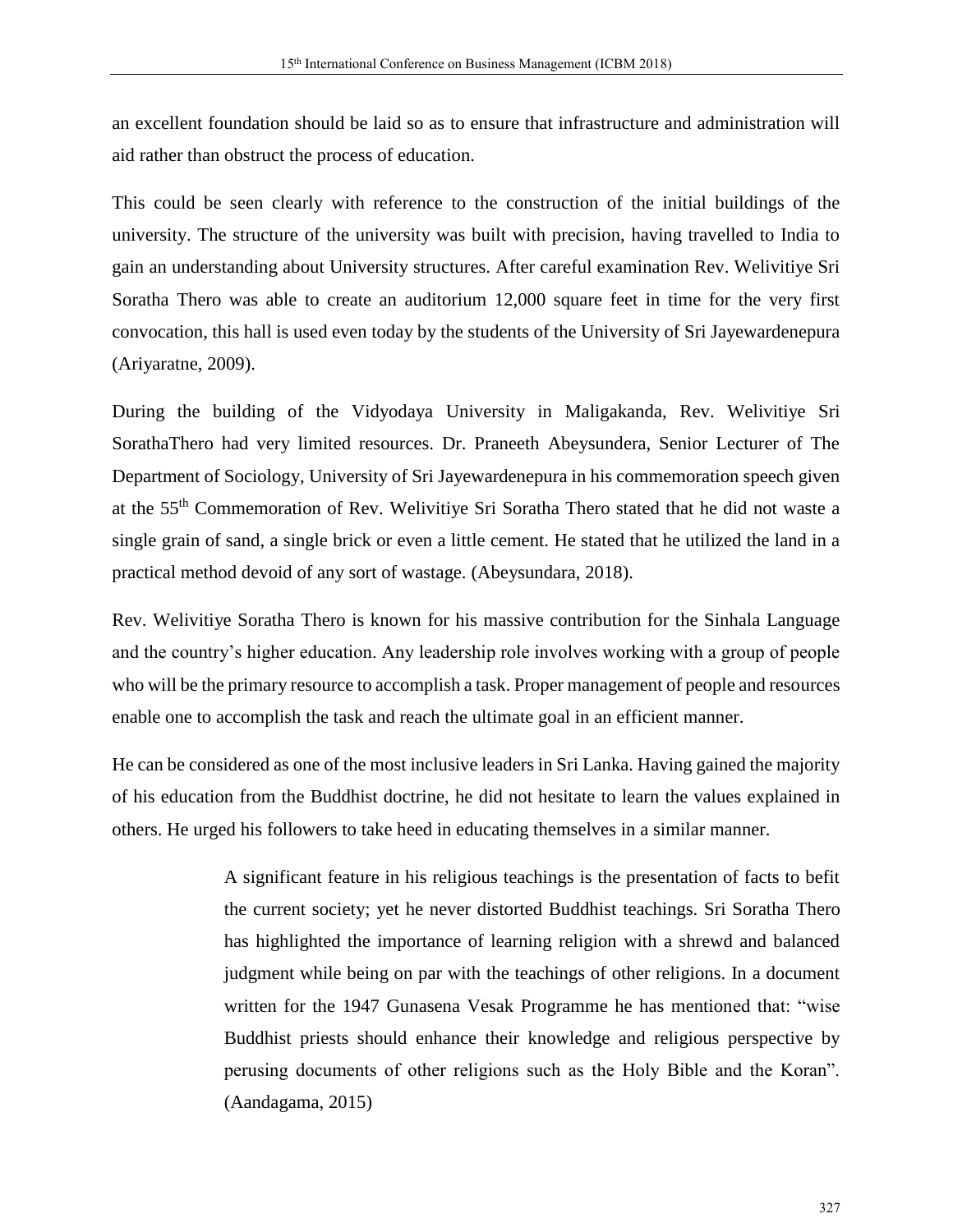Leaders, according to Opatha in his book *Organizational Behavior* are a group of people essential for stability and positive change (Opatha H. , 2015). It is his view that a leader should be able to motivate his followers to obtain his goal.

Thereby, it is necessary to identify Ven. Welivitiye Sri Soratha Thero's goal behind his dedication. Rev. Welivitiye Soratha Thero like Rev. Hikkaduwe Sumangala Thero both began their journey of Service to the country at a time when Sinhala as a language was fast depleting. It was Rev. Welivitiye Sri Soratha Thero's view that:

The language of a community is an indicator of the development of that community. In the present world there are many developments; developments did not come through the community known as Sinhalese. Therefore these developments cannot enrich the Sinhala Language. It was his belief that if Sinhalese are to move with the pace of the world, it is necessary to coin words to befit these developments of the world so that the Sinhalese too will have a language that will help them understand the wonders of these developments. (Translated, Sri Soratha Sambawana 2013).

His intention was to provide a nation which was falling behind a chance to reach its true potential. This was made impossible at the time because there weren't higher education institutes at that provided students education in the county's national language which has become the language of instruction in Schools due to the Swabasha act of 1956. Identifying this national need he took initiative to create a positive change and thereby develop a group of people who were worldly enough to tackle the changing world.

#### **Conclusion**

Transformational Leadership is the "Ability to recognize the need for positive Change, to create a vision to guide that change and execute the change effectively." (Opatha H. , 2015). Opatha also states that the leadership of this sort of personality will encourage the followers to do exceptional things to achieve the goal. Transactional leadership as Opatha defines is the 'Leadership that is needed for stability" (Opatha H. , 2015). According to Burns in his seminal text, *Leadership*: "Such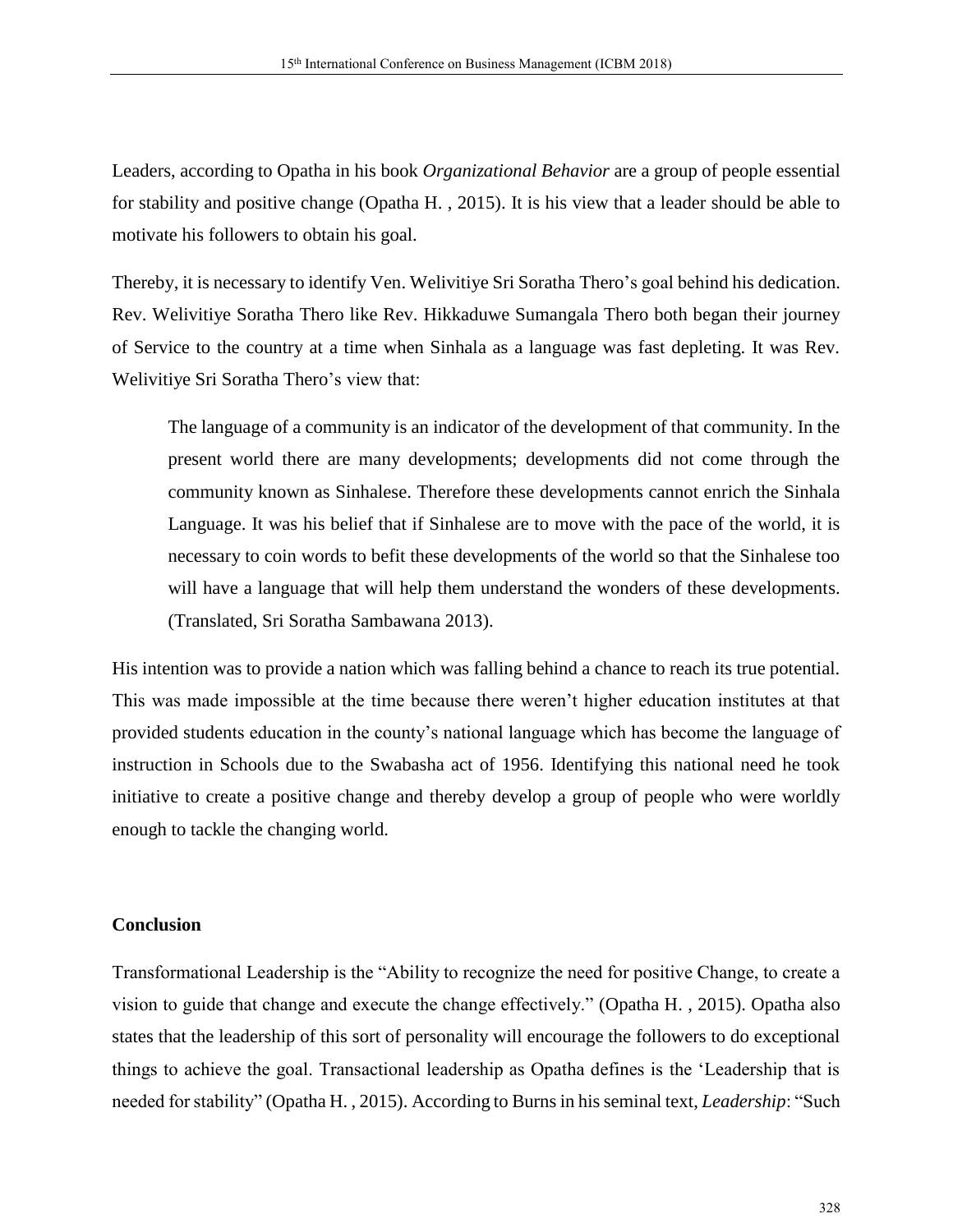leadership occurs when one or more persons engage with others in such a way that leaders and followers raise one another to higher levels of motivation and mortality," (Burns, 1978). Many of the Modern Leadership theories share similar characteristics and bring the role of the follower into the discussion. In the case of Transformational Leadership and Transactional leadership there is an overwhelming desire within the leaders to guide the followers towards the goal. The difference between the two theories lies in the intentions within them.

A Transformational Leader will concern himself with positive change (Opatha H. , 2015). He will inspire the follower to work towards this goal while encouraging them to surpass the goal. A Transactional leader too will encourage the followers to reach a goal. This may not necessarily be towards a positive change but he will set target and encourage the follower to reach the set target. The methods used would be methodical and rigid, but with the positive factor that the path towards the target will properly plotted and thereby easy to follow.

Higher education is necessarily the task of educating, motivating and moulding an influx of young adults to be responsible individuals who will be future leaders. However it is also an institution that functions under a National agenda using the funds provided by the government. It hosts many students, educators and other individuals. It is a multitude of systems that must work as cogs of clockwork to function smoothly. Thus the incorporation of both methods of leadership is suitable in this endeavor.

It could be clearly seen in many instances of his character portrayals. Rev. Welivitiye Sri Soratha Thero was able to motivate people such as Ananda Guruge into achieving the immense task of bringing a Pirivena to the status of a University. He was catering to a present need but in his desire for longstanding stability he was also able to see the need of students gaining a basic knowledge of English and creating avenues to teach modern subjects. The motivation or creating positive change can be clearly seen through the following translated passage taken from *Sri Soratha Sambawana*

We once discussed which tradition should be used in forming the Vidyodaya University. We wanted to create a university that will aid the development of the Sinhala-Buddhist culture<sup>8</sup> and will facilitate the country's needs. Though there were some who had no

 $\overline{a}$ 

<sup>&</sup>lt;sup>8</sup>Rev. Welivitiye Sri SorathaThero embarked on a journey to uphold the Sinhala culture because it was a time when Sinhala and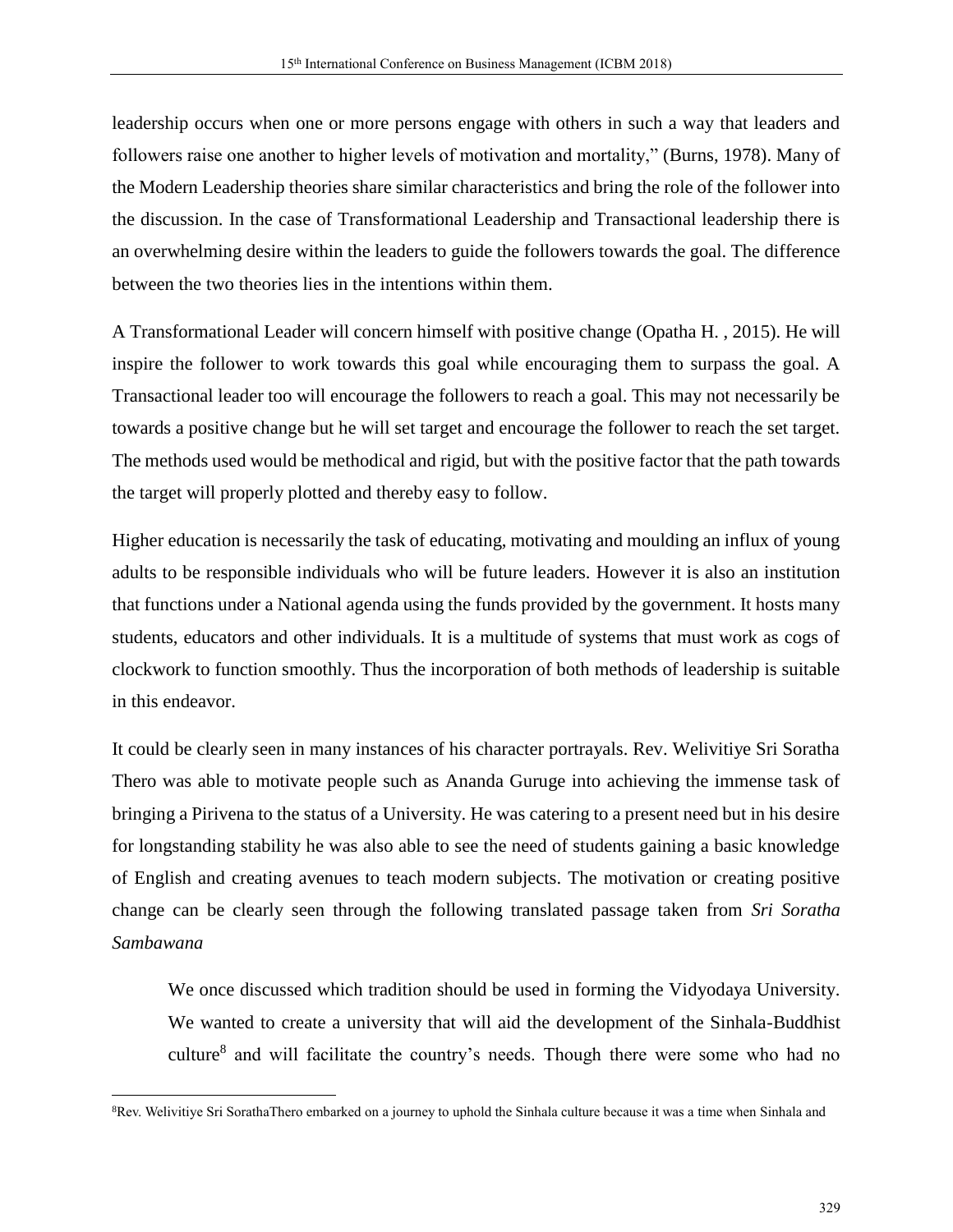analytical knowledge and those who wished to get their degrees in an easier manner said nonsensical statements about it, those who had a working knowledge of the world were aware that it was difficult to gain a higher education befitting the modern times without the knowledge of English. Therefore we took measures to teach English to everyone who was studying in the University from the time of its inception. We did not object to create new methods in our university that were not found in Universities in other parts of the world, nor were we obliged to include all methods found in those Universities here" (Translated, Sri Soratha Sambawana, 2013).

Thereby, it is evident both by analysis and the results of his efforts that is enjoyed by many today, that Rev. Welivitiye Sri Soratha Thero took initiative to create a positive change and laid a stable system that lead to the further and continued development of education and language of the country. His leadership resulted in the development of an entire nation.

In close examination of his character it is visible that although Rev. Welivitiye Sri Soratha Thero uses features of both Transformational and Transactional leadership, his method of leadership is more akin to Transformational leadership. This is enabled through his inbuilt personified traits of language; Nirukthi and Wyakarana. However, this is not to say that there are no features of Transactional leadership in his method of leading. He incorporated the main and most dominant feature of Transactional leadership as he laid down a stable system that was able fully function after his demise but this too was influenced by Transformational Leadership. By the time of his demise in 1964 he has motivated and trained Dr. Ananda Guruge and Mr. Kumarage by example to continue the work of developing the university and thereby education in the country.

The University of Sri Jayewardenepura, the ultimate output of the Leadership of Rev. Welivitiye Sri Soratha Thero, today is the largest university in terms of student population. Keeping true to the legacy of its founding father the University has expanded its knowledge base by creating new faculties such as the Faculty of Medicine, Faculty of Technology, and Faculty of Engineering. The

 $\overline{a}$ 

the Sinhala culture were being downtrodden in a society which was holding on to the remnants of a colonial past. He was also catering to the need created by the Swabasha act of 1956 which generated students who were intelligent but was not given the tools to handle the available higher education avenues at the time. While he took leadership to cater to these students, he also made sure that the students were given the chance to learn English by making it a compulsory course. He also was insistent on including Tamil medium which aided both Tamil and Muslim students (Mukarji, 1964)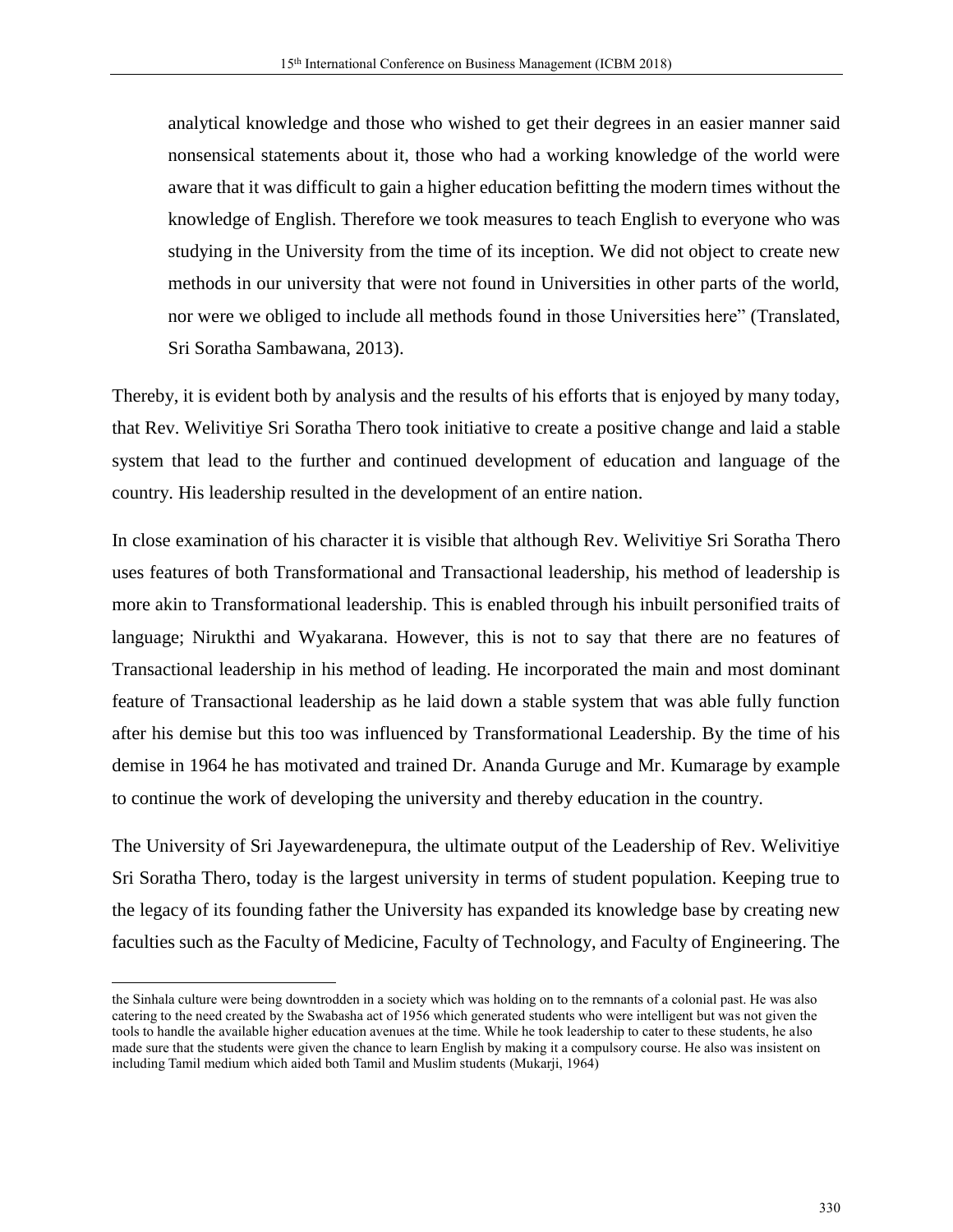expansion has resulted in providing the country with youth who is armed with the most updated knowledge so as to serve the country.

Though historically celebrated individuals such as Rev. Welivitiye Sri Soratha Thero is often appreciated and remembered, their leadership, their characters are seldom looked analytically. Many of these individuals begin from humble backgrounds no different to more than 90% of the population of the world. Yet through their lives they make decisions to lead, to make a change. Identifying the reasons behind their shift of personality and how they managed to achieve great feats aids the development of the future. Thus through this study aspiring leaders no longer need to reinvent the wheel but follow in the footsteps of those who have achieved a great deal. Though their success may have been decades before, as this study clearly portrays their methods befit even the most modern of theories and therefore modern times.

The Transformational and Transactional theories are widely perceived as 'ideal' leadership methods for modern leadership. Yet Rev. Welivitiye Sri Soratha Thero used a combination of these theories when he took up the challenge of creating a positive Change in the Higher Education of Sri Lanka.

## **Acknowledgements**

The specialized input provided by Rev. Vijithadhamma Thero, Department of Pali and Buddhist Studies, Prof. H.H.D.N.P P Opatha, Department of Human Resource Management and Dr. Sisira Kumara, Department of Public Administration is much appreciated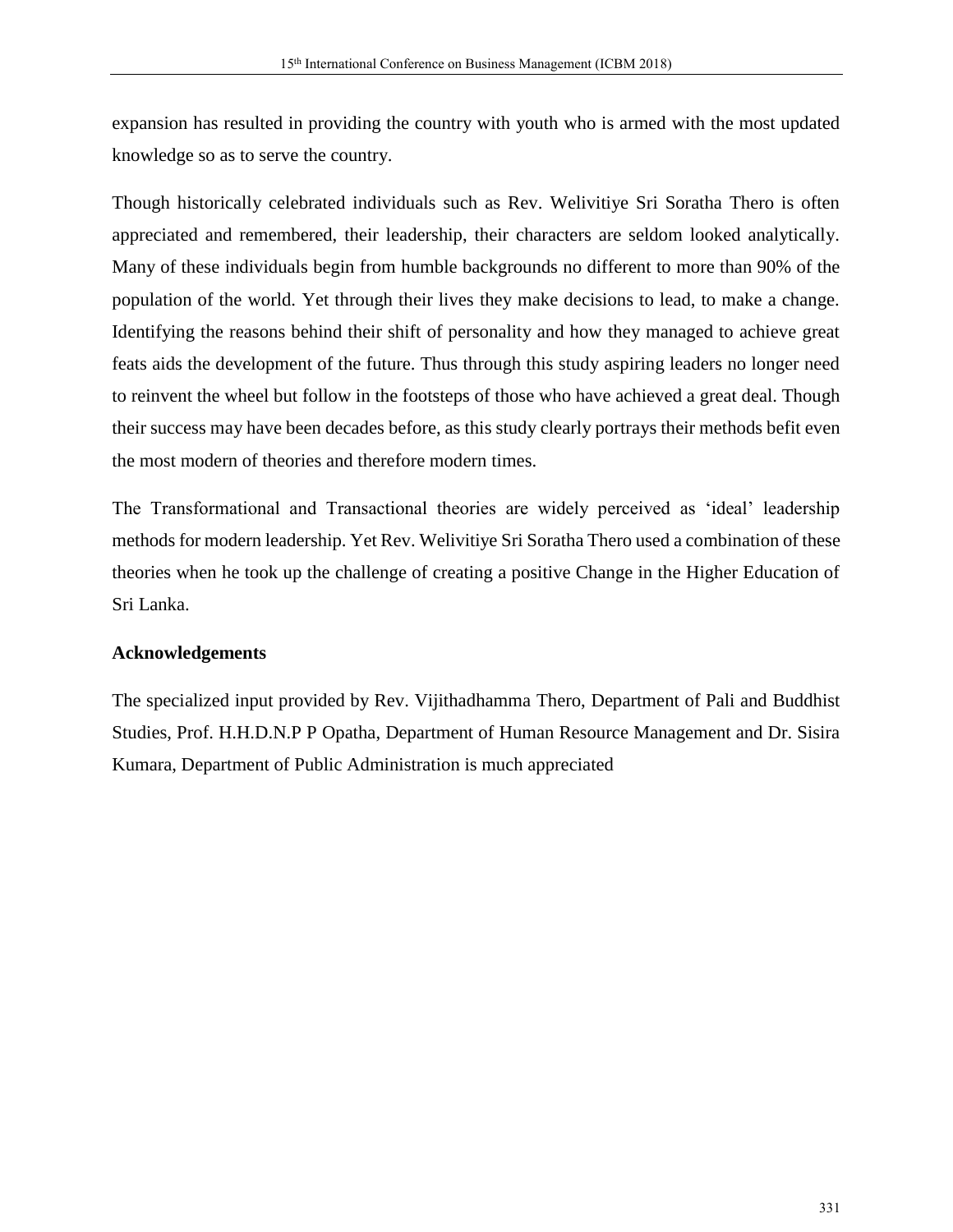### **References**

Sri Soratha Sambawana. (2013). *Sri Soratha Sambawana* .

- Aandagama, P. M. (2015). *Commemoration speech delivered in honor of Reverend Weliwitiye Sri Soratha Thero: the trailblazer of contemporary Piriven University system and the pioneer of the University of Sri Jayewardenepura.* Retrieved from University of Sri Jayewardenepura: https://www.sjp.ac.lk/news/commemoration-speech-on-revweliwitiye-sri-soratha-Thero/
- Abeysundara, P. (2018). 55th Commemoration of Rev. Welivitiye Sri Soratha Thero.
- Ariyaratne, P. S. (2009). *Sri Jayewardenepura Vishwavidaleeya Wruthanthaya.* Colombo: S.Godage and Brothers.
- Bass, B., Avolio, B., Jung, D., & Bernson, Y. (2003). Predicting unit performance by assessing transformational and transactional leadership. Sage Publication.
- Cicero, L., & Pierro, A. (2007). Charismatic leadership and organizational outcomes: The mediating role of employees' work-group identification. *International Journal of Psychology* , 298.
- Daft, R. (2008). *The Leadership Experience*
- Dugan, J. P., & Komives, S. R. (2010). Contemporary Leadership Theories. (A. Couto, Ed.) *Political and Civic Leadership: A Reference Handbook, 1*, 111.
- J.M.Burns. (1978). *Leadership.* New York: Harper& Row.
- Johnson, C. E. (2007). Normative Leadership Theories. In C. E. Johnson, *Meeting the Ethical Challenges of Leadership.* Sage publications.
- Moorhead, G., & Griffin, R. (2009). *Introduction to Organizational Behaviour.* New Delhi.
- Mukarji, K. (1964). Shreshta Padwaryano. In H. Revatha, & H. Uditha, *Sri Soratha Sahithyaya.* W.D.J. Rathnayake.
- Opatha, H. (2015). Organizational Behaviour .
- Opatha, H. (2018, May). Leadership. (S. Wijeratne, Interviewer)